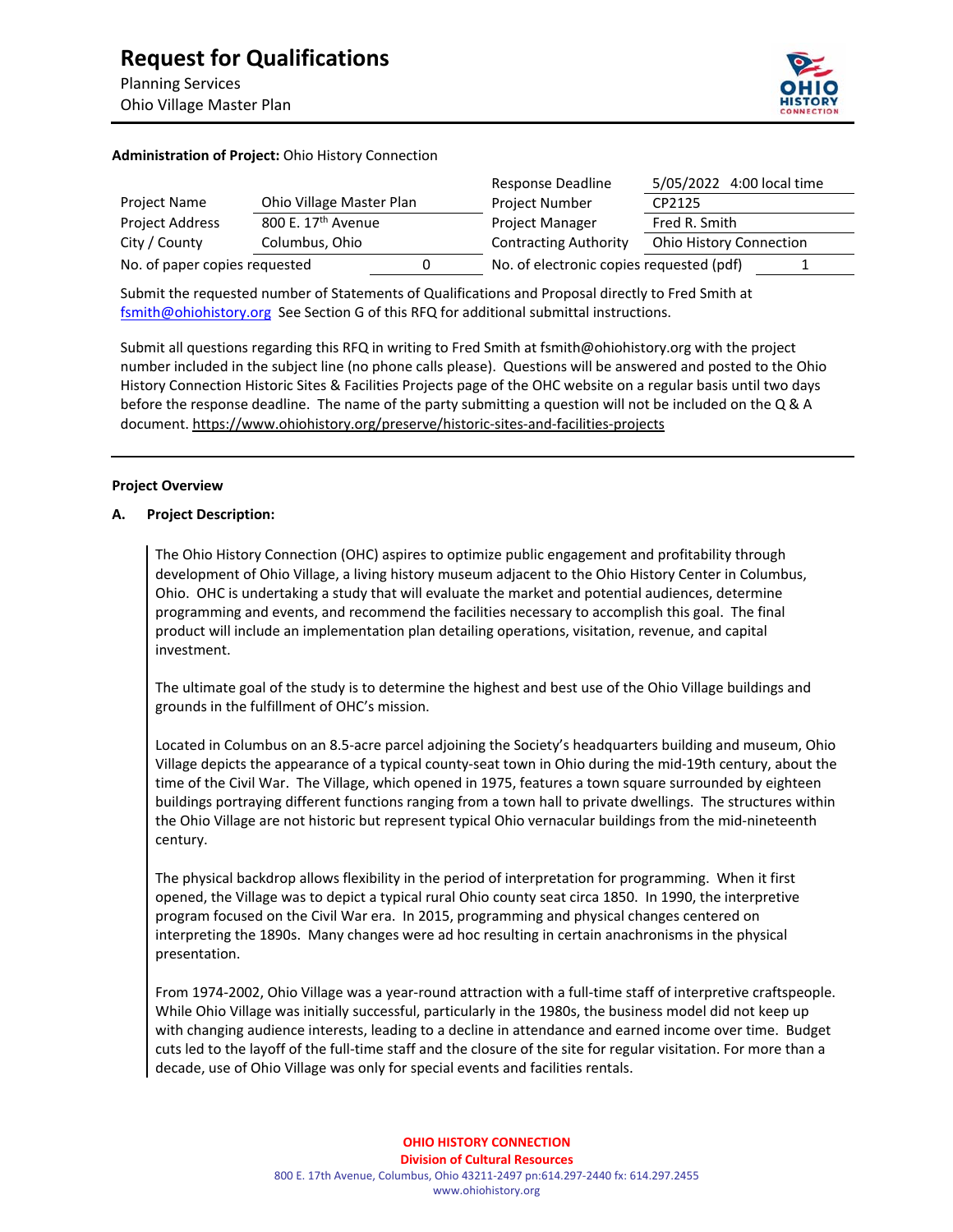

From 2012‐December 2019, Ohio Village was open for regular visitation during the summer and for special events at select times throughout the year. In this period, attendance grew by nearly 47% with the introduction of themed weekend programming and continued popular special events around Halloween and in December. Between 2017 and 2019, average annual attendance ranged between 40,000 and 45,000 visitors.

During the 2020‐2021 seasons, Ohio Village staff developed programming with new first‐person characters and interactive experiences that share a broader and more inclusive set of stories about Ohio in 1890s. The current objectives are to make Ohio Village a place where more people see themselves reflected in the experience and a place where families and friends can have a fun and educational experience and leave with lasting memories.

These objectives raise the question about the future of Ohio Village as a living history museum with dual and sometimes conflicting goals of educating and entertaining audiences. Since the 1970s, living history museums have faced criticism for offering sanitized versions of history, which resulted in expanded and more historically accurate interpretations of the past. Conversely, programming that deals with painful subjects like slavery, child labor, or racial and ethnic discrimination has come under criticism for trivializing experiences of social justice.

Since the Ohio Village is not an authentic historic property or place, it presents a unique opportunity for the OHS to use this asset with relatively fewer restrictions. This also means that the expectations for funding and return on investment are more stringent than for the other locations and programs of the organization.

# **B. Scope of Services:**

The selected consultant will interview stakeholders, survey living history museums and similar historic venues, and develop metrics for measuring the effectiveness of each attraction for engagement and financial sustainability. Using these metrics, the consultant will assist OHC in defining what constitutes the highest and best use as a financially self‐sustaining operation.

Following the agreed-upon definition of highest and best use, the consultant will guide OHC in the development of a plan that will fully‐utilize the potential of the buildings and grounds yet incorporate flexibility in use of spaces to meet changing needs. Previous ideas presented to OHC include the following, that could be used in whole or in part to inform the current planning:

- 1. Outdoor Children's Museum. This concept creates a fun and learning destination centered on interactive presentations of Ohio History and places of historical significance throughout the state.
- 2. Historic Amusement Park. This concept centers on creating a festival atmosphere similar to a "perpetual county fair" or a replica of traditional trolley parks.
- 3. Ohio Artisan/Crafts Center. This idea creates a living celebration of Ohio arts through historic and contemporary visual and performing arts and design.
- 4. Gardening and Agriculture, Food and Wine. Ohio Village would become a marketplace for interactive experiences in Ohio agriculture, gardening, and food.
- 5. Overnight Experiences and Retreat Center. Ohio Village could offer a distinctive camping or lodging experiences for leisure travelers as well as become a unique retreat facility for learning groups of all kinds
- 6. Historic Sporting Complex. Based on Columbus's sports history and contemporary sports culture, Ohio Village would be a natural location for sporting group conferences and amateur sporting club outings. Visitors would be able to participate in historic sports games and activities.
- 7. Antiques, Architecture, and Historic Restoration. "This Old Ohio House." Ohio Village could become a showcase for Ohio architecture and a learning laboratory for antiques, furniture restoration, and home/building preservation.
- 8. Living History Village. Ohio Village could remain a replication of an historic village, but move forward in time and provide more robust programming to provide a new relevancy to visitors.
- 9. Shopping and Entertainment District. This is the definitive retail-based concept, offering food, entertainment, and shopping – a community of "real" businesses.
- 10. Our Town. This concept aims at year 'round events, educational experiences, and exhibits, with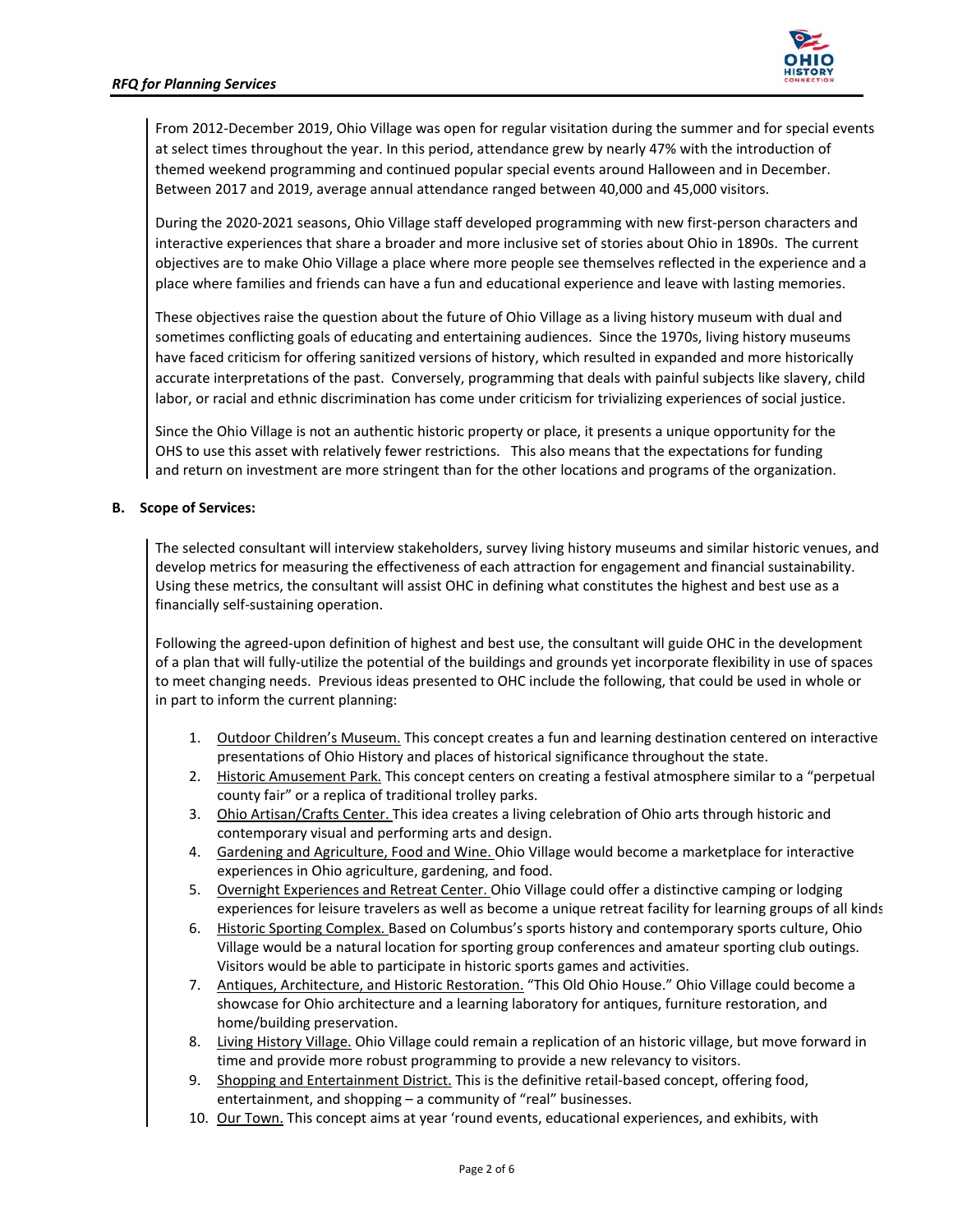

programming targeted to specific audiences on a month‐by‐month calendar. Ohio Village could host trending events such as murder mysteries or baking challenges with historic themes.

The consultant shall conduct a space utilization study of the existing site and all its existing facilities. Based on the accepted concept, the consultant shall develop options for redevelopment including reallocation of space, consolidation, and construction of new facilities and landscapes.

The consultant will produce third party professional estimates for redevelopment.

The consultant will conduct a market study to determine potential audiences and demand, demographics, competition, and pricing. The consultant will further prepare a business plan for the concept to include staffing and other operational costs, as well as revenue projections.

The consultant will become familiar with the OHC Strategic Plan and produce work that complies with OHC's strategic initiatives.

Basic Services include, but are not limited to the following:

# **The Functional Program scope of work will include:**

- Condition Assessment (revision of previously-completed study)
- Space Utilization (revision of previously-completed study)

# **The Experience Plan scope of work will include:**

- Schematic plans indicating experience zones and visitor experience renderings
- Visitor experience narrative for each area.
- Projected annual Operating cost
- Indicate possible 'future' (10‐20 year) expansion opportunities

## **The Market Study/Business Plan scope of work will include:**

- Measurement of effectiveness of current marketing programs and strategies
- Gathering data on audiences, competitors, and market conditions
- A draft business plan with projected visitation, revenues, and operating expenses

## **The Master Plan scope of work will include**

- Recommendations regarding new/additional space requirements
- Site plan with aspirational architectural renderings
- View of visitor impressions during interaction with Ohio History Connection
- Site plans indicating visitor and staff access to site during various phases of proposed site updates

# **The Estimated Budget scope will include:**

A professionally prepared  $3<sup>rd</sup>$  party estimate that considers publically and privately funded construction, phasing, and any potential funding shortfalls

All deliverables shall be submitted in draft and not finalized until written notification that they are acceptable to the Ohio History Connection.

# **C. Funding / Estimated Budget:**

| <b>Total Project Cost</b> | <b>STBD</b> |
|---------------------------|-------------|
| <b>Estimated Fee</b>      | \$225,000   |

State Funding \$225,000 **Other Funding**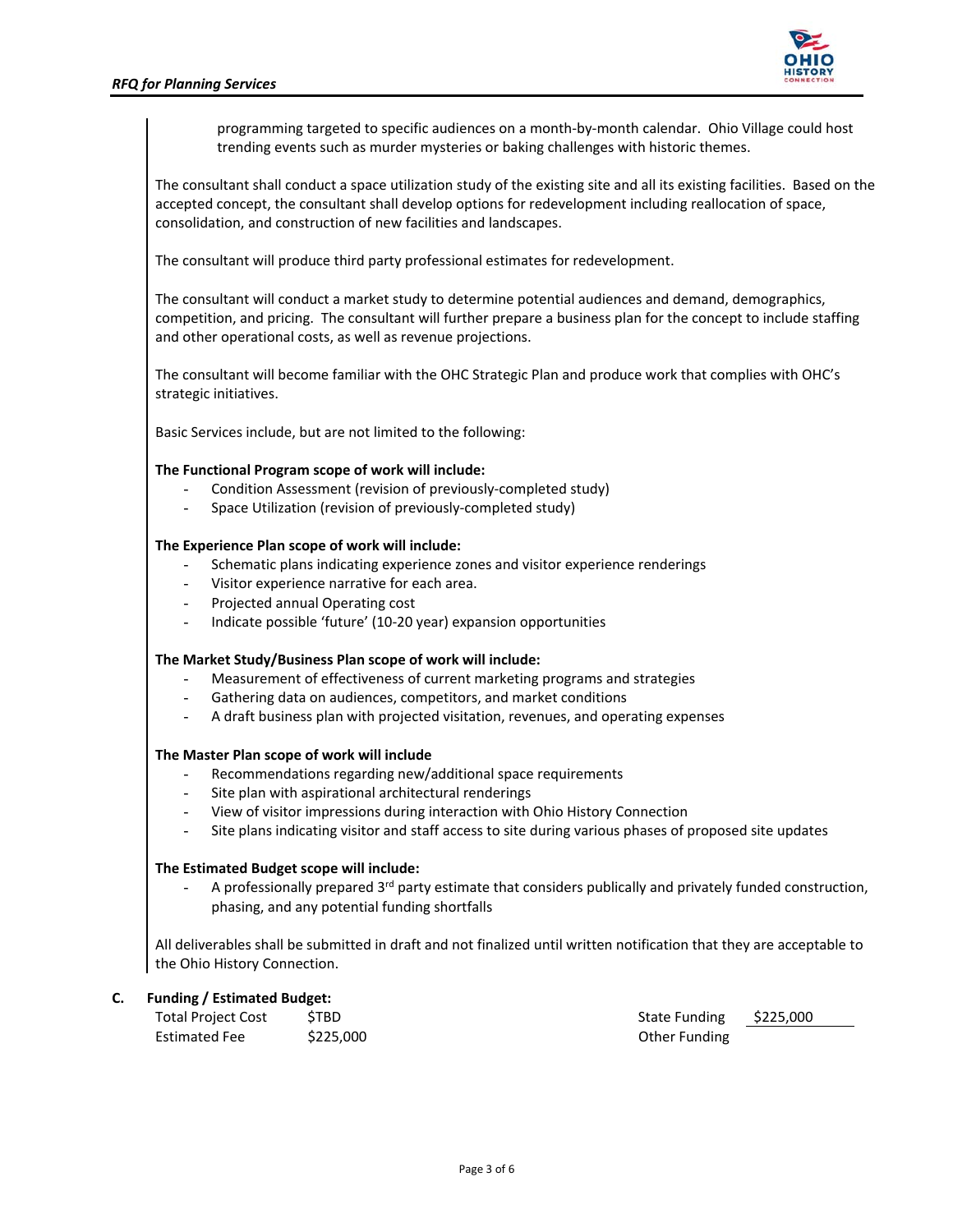

# **D. Services Required: E. Anticipated Schedule:**

| Primary   | Master Planning                      |  |
|-----------|--------------------------------------|--|
|           | <b>Space Utilization</b>             |  |
|           | <b>Facility Condition Assessment</b> |  |
|           | Market Analysis/Business Planning    |  |
|           | <b>Experience Planning</b>           |  |
| Secondary | Architecture                         |  |
|           | Landscape Architecture               |  |
|           | <b>Cost Estimating</b>               |  |
|           | Space Planning                       |  |
|           | Mechanical, Electrical, Plumbing     |  |

# **F. EDGE Participation Goal:**

Percent of *initial* TOTAL Planning Fee 0%

# **G. Evaluation Criteria for Selection**

- Demonstrated ability to meet Owner's budget, and schedule on previous projects.
- Previous experience compatible with the proposed project (e.g., type, size).
- Relevant past work of prospective firm's proposed consultants.
- Past performance of prospective firm and its proposed consultants.
- Qualifications and experience of individuals directly involved with the project.
- Proposer's previous experience (numbers of projects, sizes of projects) when working with its proposed consultants.
- Proximity of prospective firms to the project site.
- Proposer's apparent resources and capacity to meet the needs of this project.
- The selected firm and all its consultants must have the capability to use the Internet within their normal business location(s) during normal business hours.

## **H. Submittals:**

Submission shall include: 1) Letter of Interest, 2) Statement of Qualification document, 3) Alignment with strategic priorities document, and 4) Additional information including photographs and/or drawings of completed projects as described above.

Submission shall be forwarded in .pdf format and labeled respectively:

- 1. (proposername)LETTER.pdf (i.e smithjonesLETTER.pdf),
- 2. (proposername)QUALIFICATION.pdf (i.e smithjones330.pdf), and
- 3. (proposername)ALIGNMENT.pdf (i.e smithjonesALIGNMENT.pdf), and
- 4. (proposername)SUBMISSION.pdf (i.e smithjonesSUBMISSION.pdf)

Submissions shall not exceed 10 MB in size.

All responses shall be received not later than April 14, 2022, at 4:00 pm, EDT Qualifications document, and additional information with photographs ‐ are the only items that will be considered in selection of firms to proceed to interviews and presentations.

Attach Statements of Qualifications to an email message with the subject line "OHVIL Submission‐ (proposer name)" (i.e., "OHVIL Submission‐ Smith Jones Architects") and forward to: fsmith@ohiohistory.org

Ohio History Connection will endeavor to maintain the confidentiality of each respondent's Statement of Qualifications, submission to the RFQ, subject to local and state sunshine laws.

| Release of RFP                  | 04/18/22 |
|---------------------------------|----------|
| Proposals Due                   | 05/05/22 |
| Select finalists for interviews | 05/10/22 |
| Conduct interviews              | 05/22    |
| Consultant selected             | 05/22    |
| Contract period initiated       | 06/01/22 |
| Metrics and space utilization   | 07/22    |
| Concept and market study        | 08/22    |
| Master plan draft due           | 09/16/22 |
| Final Plan Complete             | 10/01/22 |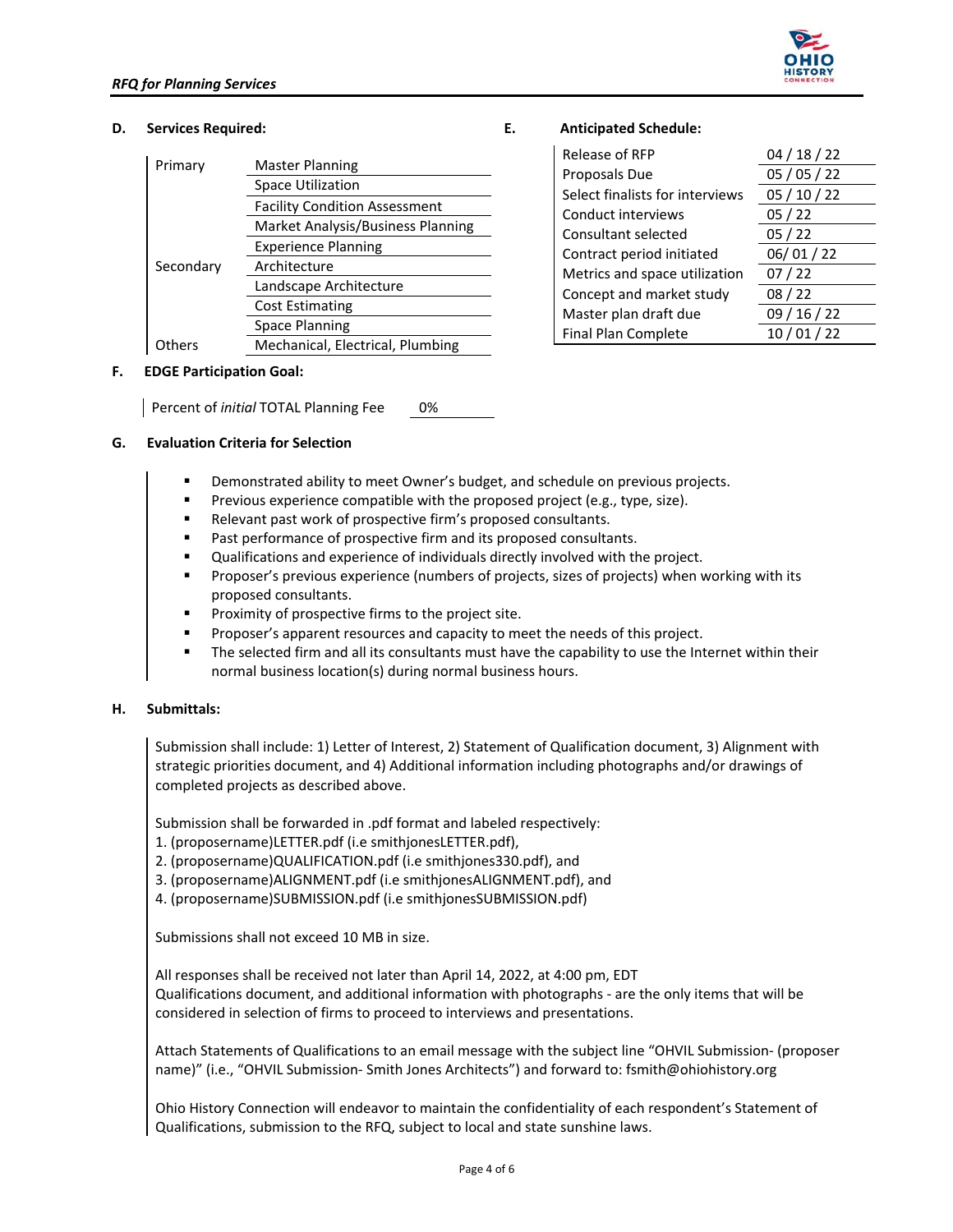

The proposal shall include at a minimum:

- a. Completed Statement of Qualifications (attached)
- b.Profile of the firm, date established, type of ownership, total number of employees by discipline.
- c. Not more than two principals who may be contacted about this project.
- d.Past experience of the firm and project examples similar to this project.
- e. References with Owner contacts.
- f. Project team members and their experience.
- g. National and State recognized certifications and/or accreditations, professional society memberships.
- h.Approach to the project.
- i. Proposed Form of Agreement
- j. Evidence of professional liability insurance.

NOTE: Proposals not prepared and submitted in accordance with the provisions set forth herein will not be considered. The Ohio History Connection reserves the right to accept any proposal and to reject any and all proposals or to negotiate terms when such is decided to be in the organization's best interest.

#### **I. Inquiries:**

Direct inquiries regarding this RFQ to: Fred R. Smith, Director of Facilities Management Cultural Resources Division 800 E. 17th Avenue Columbus, Ohio 43211 Tel. (614) 297‐2446 Fax (614) 297‐2455 fsmith@ohiohistory.org

The Ohio History Connection (OHC) was founded in 1885 to promote a knowledge of history and archaeology, especially of Ohio. It is a 501(c) 3 organization that contracts with the State of Ohio on a number of historyrelated activities, including administering and maintaining state memorials and museums. Since 1891, OHC has managed historic sites and properties now numbering 58, 14 of which are National Historic Landmark sites.

# **J. Exhibits:**

## **Contextual Documents:**

These provide important context for the master plan. Successful submissions will reflect familiarity with these resources.

## *2021 Strategic Plan*

The transformation of the Columbus campus is an organizational major priority in this strategic plan. It reflects the History Connection's thinking about its desired impact and future projects. All staff and trustees were involved in drafting the plan.

## *American Indian Policy*

In 2019, the Ohio History Connection board of trusties approved our American Indian Policy. The policy was developed in partnership with our tribal partners, made up of representatives from the federal recognized tribes who once lived in the land we today call Ohio.

## *Earlier plans*

Several prior planning phases (and reports) were completed and not realized. These relate to the anticipated structures and functions of the Columbus campus. They contain concepts that remain relevant.